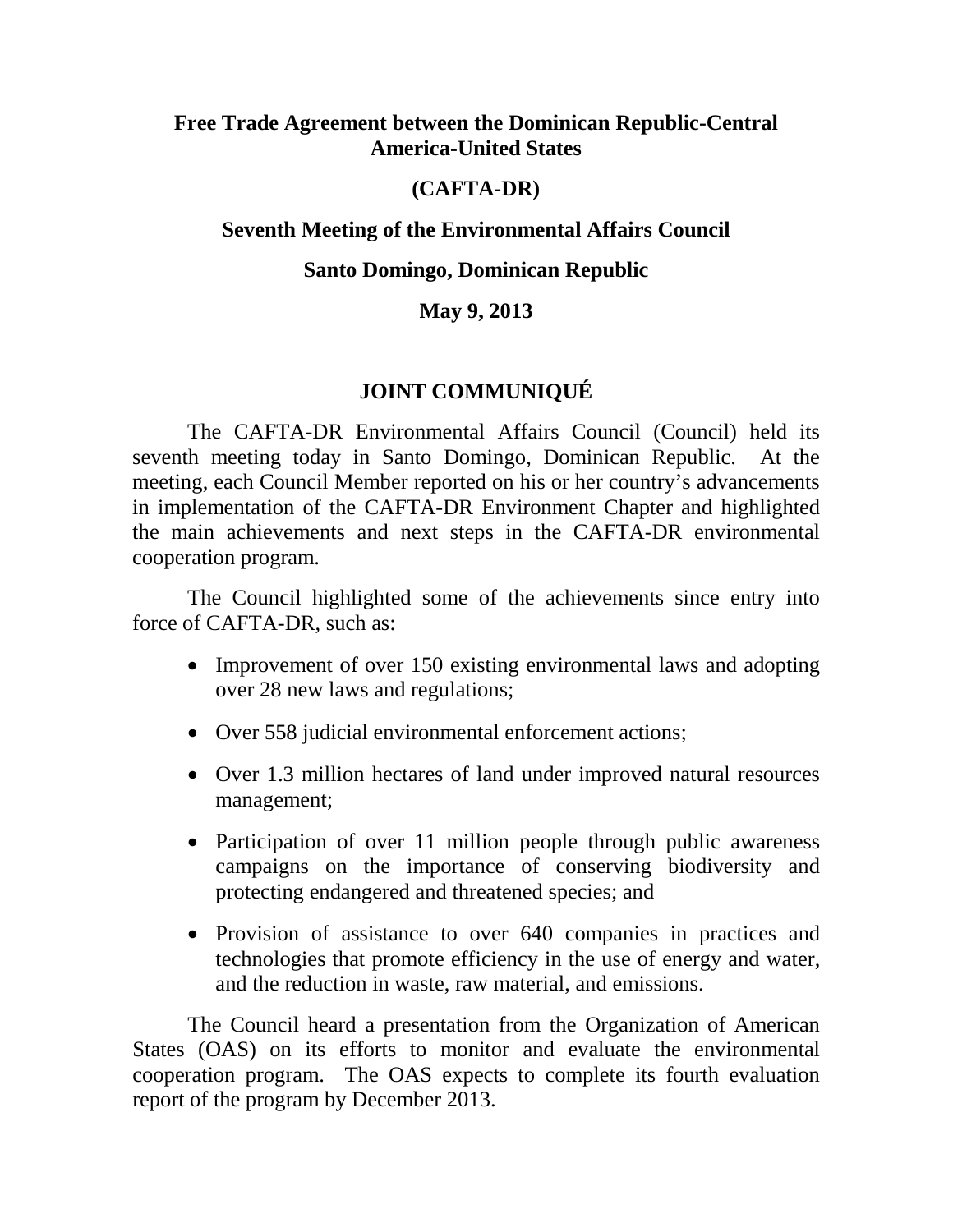The Council also heard a report from the Secretariat for Environmental Matters (Secretariat) and recognized the high number of public submissions as a positive demonstration of increased public participation and awareness. Since 2007, the Secretariat has received 25 submissions regarding effective enforcement of environmental laws; of these submissions, two are active, one factual record is under development by the Secretariat, and two have been completed. The Council discussed the second factual record relating to El Salvador's alleged failure to effectively enforce its environmental laws related to approving a building permit for a housing project. The Council determined that the factual record does not indicate the need for environmental cooperation and the Council Member from El Salvador reiterated his country's efforts in enforcement and compliance of environmental laws, as well as the importance of public submissions and the positive dialogue generated with civil society. The Secretariat also reported on its progress to develop a factual record related to Honduras's alleged failure to enforce environmental laws regarding construction of a resort. The Secretariat expects to send the factual record to the Council in June 2013.

The Secretariat also:

- Summarized its extensive outreach activities: it has provided information about the submission process to approximately 1,800 people in non-governmental organizations, academia, the private sector, and governments through workshops, meetings, and outreach events;
- Outlined the process to develop a list of experts to assist with the development of factual records: the list includes 61 experts with a variety of environmental expertise; and
- Reported on progress towards completing a study for ensuring sustainable financing for the Secretariat: it expects to send a first daft to the Parties in September 2013.

The Council was especially pleased with the opportunity to meet with the public. People from non-governmental and international organizations, the private sector, academia, and the media attended the meeting and asked a range of questions about Environment Chapter implementation and environmental cooperation. During this session, Helvetas described how it is working with local community and non-governmental organizations in all of the CAFTA-DR countries to engage with their governments in environmental decision-making and enforcement. Since 2007, the CAFTA-DR countries